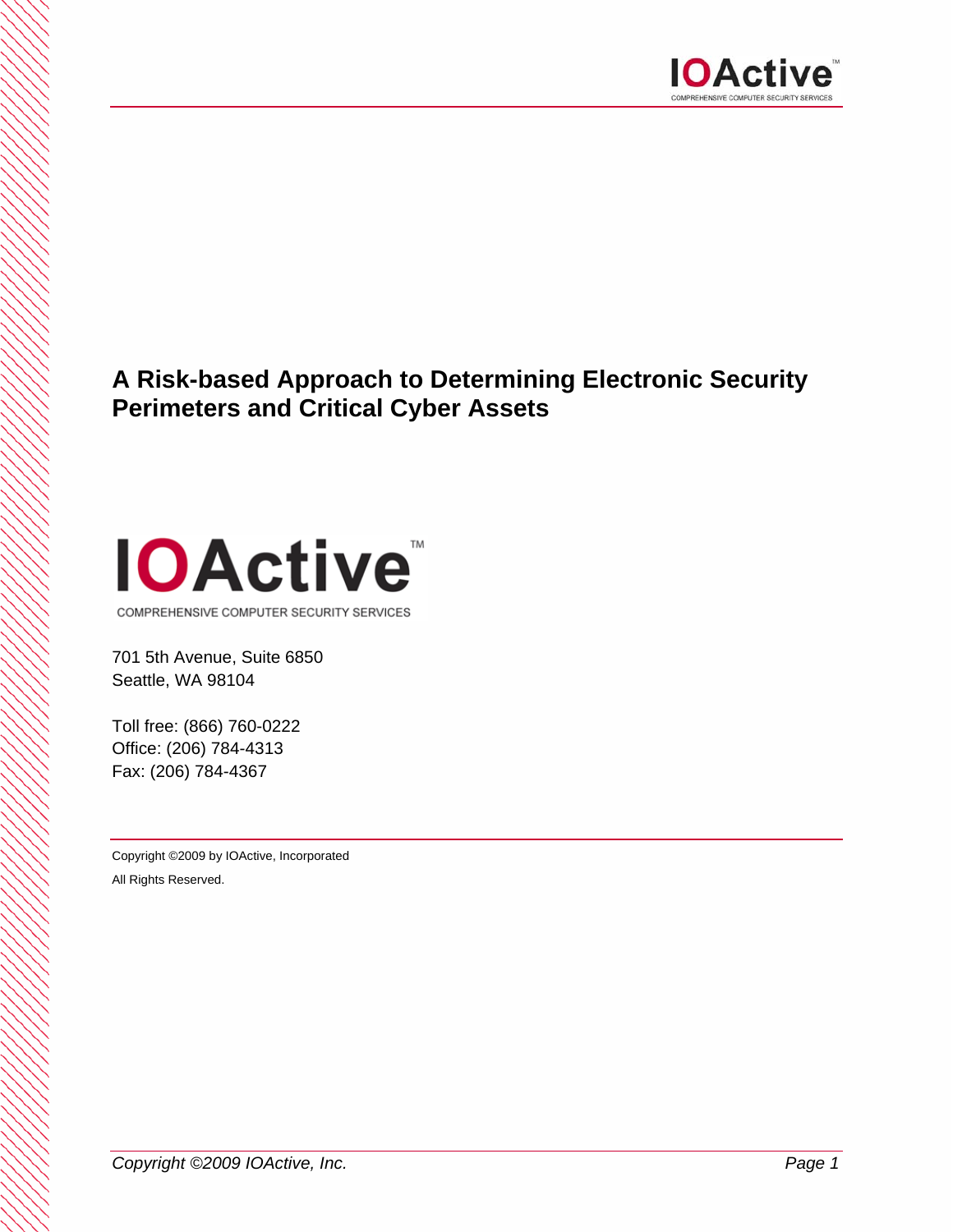## **Introduction**

Our current understanding of Critical Infrastructure Protection (CIP) began in May 1998 when Presidential directive PDD-63 recognized certain parts of our national infrastructure as critical to our national and economic security, and outlined required steps to protect it. This was updated in December 2003 with Homeland Security Presidential Directive HSPD-7, which enlarged the scope of what was considered infrastructure to include:

*the physical and virtual systems that are so vital to the United States that the incapacity or destruction of such systems and assets would have a debilitating impact on security, national economic security, national public health or safety.* 

When analog infrastructure assets were physically isolated from one another the impact from an attack could be mitigated easily on site and contained, but digitization and virtualization have blurred the once-distinct lines between physical and virtual assets to the point that an attack in one sector directly affects those connected to it. Add to that the fact that it can be easier to break into an asset's network than it is to access the physical infrastructure, and you've got the possibility that one computer virus cripples an entire region's transportation, emergency services, and power.

To mitigate this possibility, the North American Electric Reliability Corporation (NERC) Critical Infrastructure Protection Standards (CIPS) requirements 002–009 describe the cyber security standards with which bulk electric power providers must comply. As part of this compliance effort, power providers must identify their Critical Cyber Assets (CCA) and applicable corresponding Electronic Security Perimeters (ESP). This document provides a detailed methodology for determining ESPs and CCAs.

# **Overall Flow**

As a concept, creating a list of CCAs and placing them within an ESP seems fairly straightforward because in most situations there is only one logical point at which to delineate a network and all stakeholders are in agreement. However, in some cases that point is not so clear, usually due to disparate stakeholder perspectives and needs: what a power engineer finds essential may be irrelevant to a networking technician. This document's intent is to provide an efficient, straightforward, repeatable method by which to view devices without the time commitment of a formal approach

The flow chart shown in Figure 1 follows the process outlined in the Critical Infrastructure Protection (CIP) standards to classify devices and construct ESPs—most devices can be classified by their nature. For example, it can be near-universally agreed that a remote terminal unit (RTU) is essential to the bulk of the electric system's operation; these devices will be classified early and with a minimum amount of work. If the device cannot be classified through any other means, a weighted score is generated based on a table of specific criteria; however, when applying this methodology, procedure should never replace professional judgment and adherence to good security practices.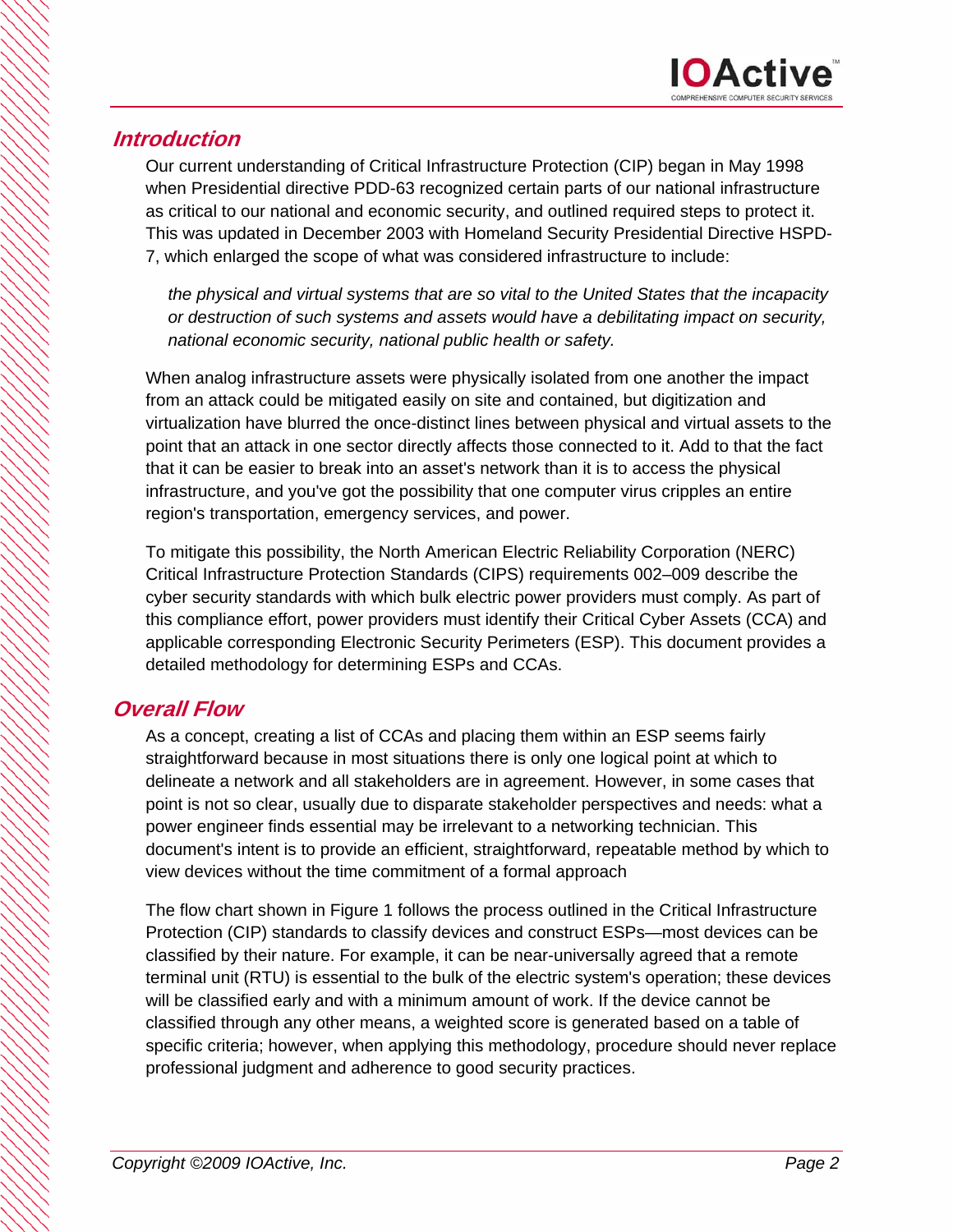



*Figure 1: Whether to place a CCA in the ESP* 

As shown in the flowchart, the first question to be answered is whether the device in question is a cyber asset; for most devices, this is an easy question. A Windows PC is definitely a cyber asset, but the wires running between two devices are not. The status of devices such as unmanaged switches is less clear, so this section describes a process with which one can make a clear, informed determination.

Once it is established that the device is a cyber asset, the next question is whether the device is essential to the electric system's operational process: a vibration controller is obviously essential because without it the generator cannot run. The CIP standards' intent is to help secure the electric system from cyber attack, and they define any device that gives an attacker control of the process as also essential to the process. Thus, leaving devices that have full control of the process unprotected violates the intent of the CIPs.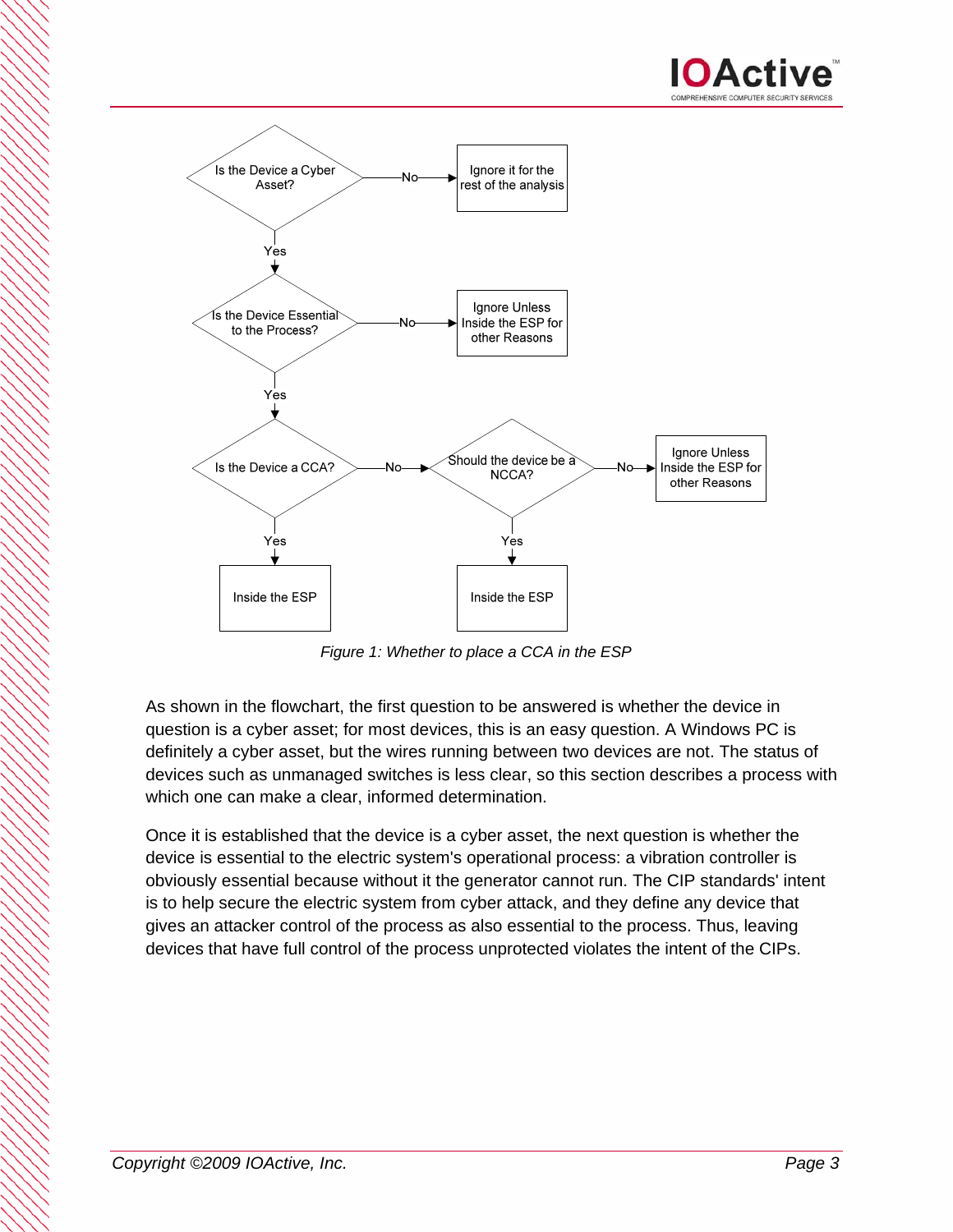

The three criteria for CIP-002 can then be applied to determine whether an essential device should be a critical cyber asset; however, a recursive problem exists within the CIP definitions. An ESP is supposed to contain all the CCAs, but if a device communicates outside of an ESP, that can make it a CCA. How does one determine the boundaries of an ESP if knowledge of the ESP is required to do so? Fortunately, there are a limited number of ways in which the logical border of most networks can be drawn, so one must consider only a few combinations. By definition, any device that is a CCA must be inside an ESP.

Finally, all devices that need to be inside the ESP—but are not CCAs—must be designated as non-critical cyber assets (NCCAs). While no CIP requirement exists that states these devices must be inside the ESP, to do otherwise will yield only short-term gains<sup>1</sup>. For example, some devices may be inside the ESP for purely practical reasons, such as a network printer. The printer is not essential to operational processes nor does it have control of any process, but putting it outside the ESP is impractical logistically. Identifying NCCAs minimizes the future cost of having to revisit or redefine the ESP's security boundaries.

## **Step 1: Determining Whether a Device is a Cyber Asset**

Not all electronic components need to be considered as a device under the CIPs—the device must be programmable or configurable to qualify for consideration and can, in fact, be ignored during analysis if it does not. The primary question is "Can a hacker take over this device?" Sometimes the answer to that underlying question is ambiguous and depends on the professional judgment of an expert. Figure 2 provides a basis for decision making, but should not replace good judgment.

 $\overline{a}$ 

 $1$  There are several movements within the standards bodies to amend the language so that all essential devices are protected; only the final language's appearance is left to be addressed.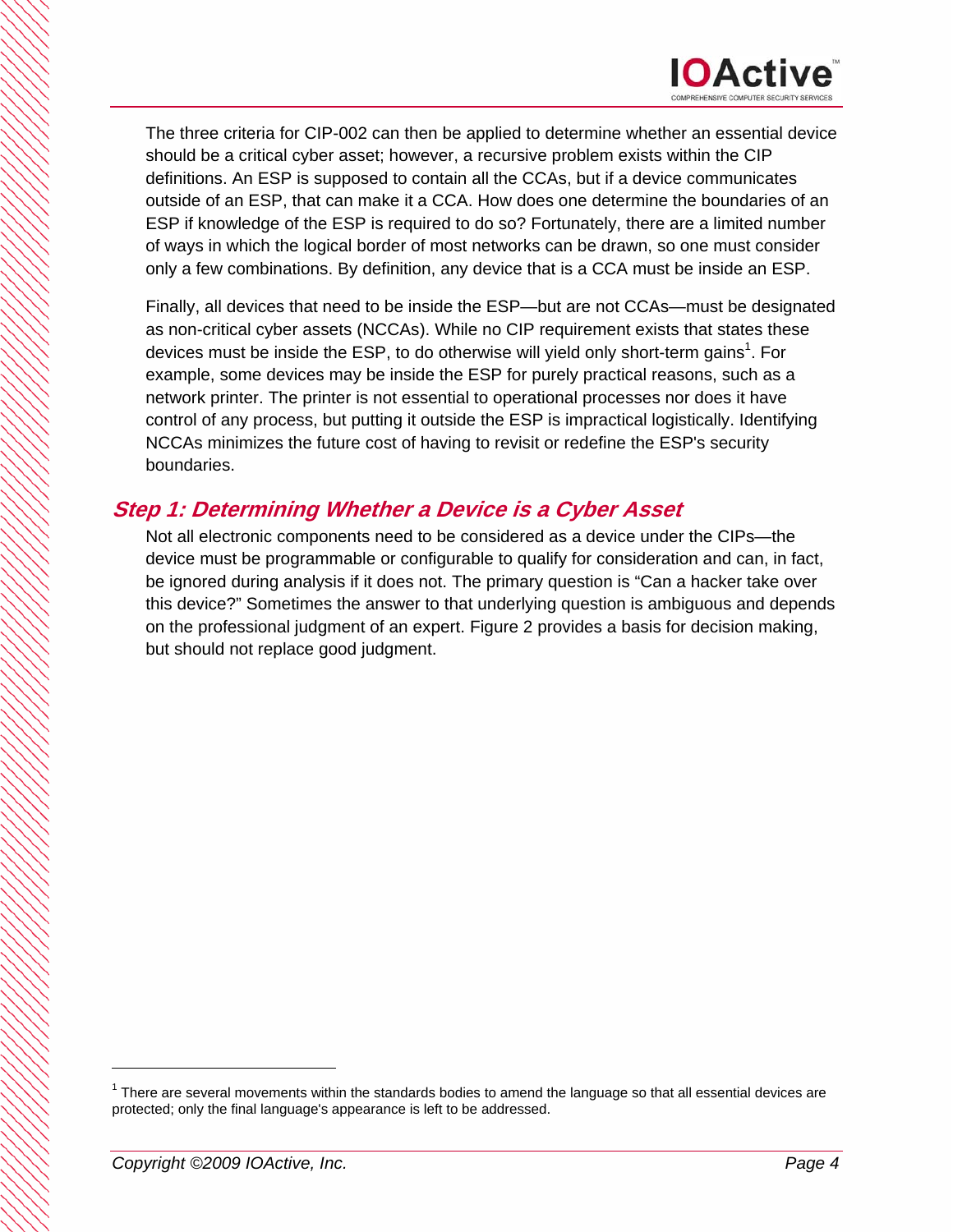



*Figure 2: Determining a device's Critical Asset status*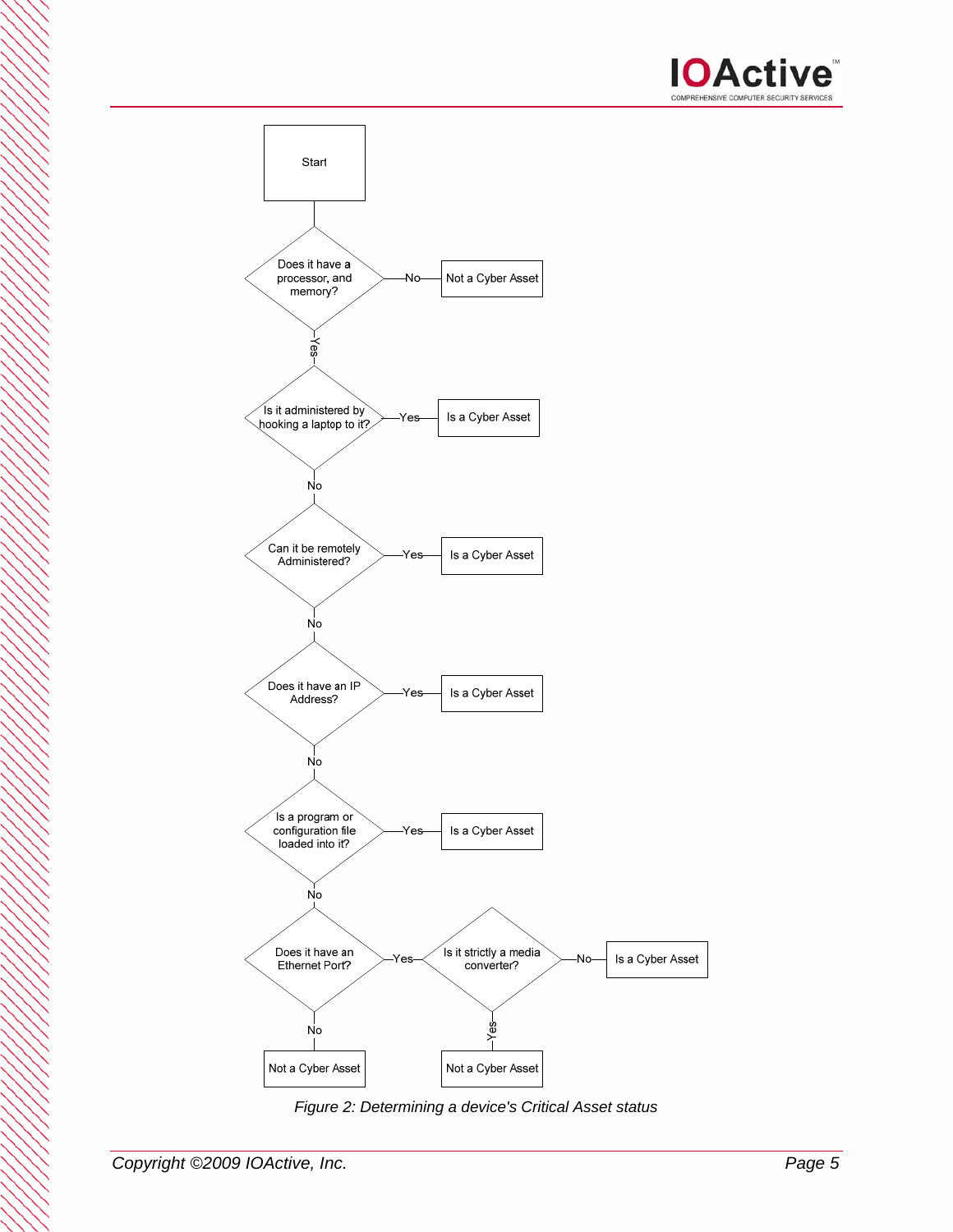

#### **Does the device possess a processor and memory?**

If the device doesn't have an obvious processor or memory then it does not meet requirements to be a cyber asset—for example, a cable is not a cyber asset. If the device's intelligence is unknown, assume it contains a processor and memory.

#### **Does the device require a laptop be connected for administrative purposes?**

If a device has a communication port and is programmed by way of a laptop interface then it is considered configurable and programmable. The existence of an interface port and software that communicates with the interface port represents sufficient criteria to be considered a cyber asset.

#### **Can the device be administered remotely?**

If the device can be remotely administered then it contains a communications stack and is configurable—this meets the minimum definition for a cyber asset.

#### **Does the device have an IP address?**

The Internet Protocol requires a device to exhibit intelligence and state—a device that has an IP address has at least rudimentary intelligence and meets the bar for being a cyber asset.

#### **Is a Program or Configuration File loaded onto the device?**

If the device has a configuration file then it possesses the rudimentary intelligence needed to parse that configuration file—this characteristic makes the device configurable and programmable, indicating a cyber asset.

#### **Does the device have an Ethernet port?**

The presence of an Ethernet port indicates either an intelligent, network-aware device as opposed to static device that simply moves packets—if the device does not have an Ethernet port it should be considered a static device.

#### **Does the device function strictly a media converter?**

The mere existence of an Ethernet port does not require intelligence. For example, dump hubs and media converters do not understand networking protocols; they simply shift bits around in memory. However, the device sometimes can have an embedded processor or an application-specific integrated circuit (ASIC) to help with protocol conversions since there is no significant way to interact with those internal processes.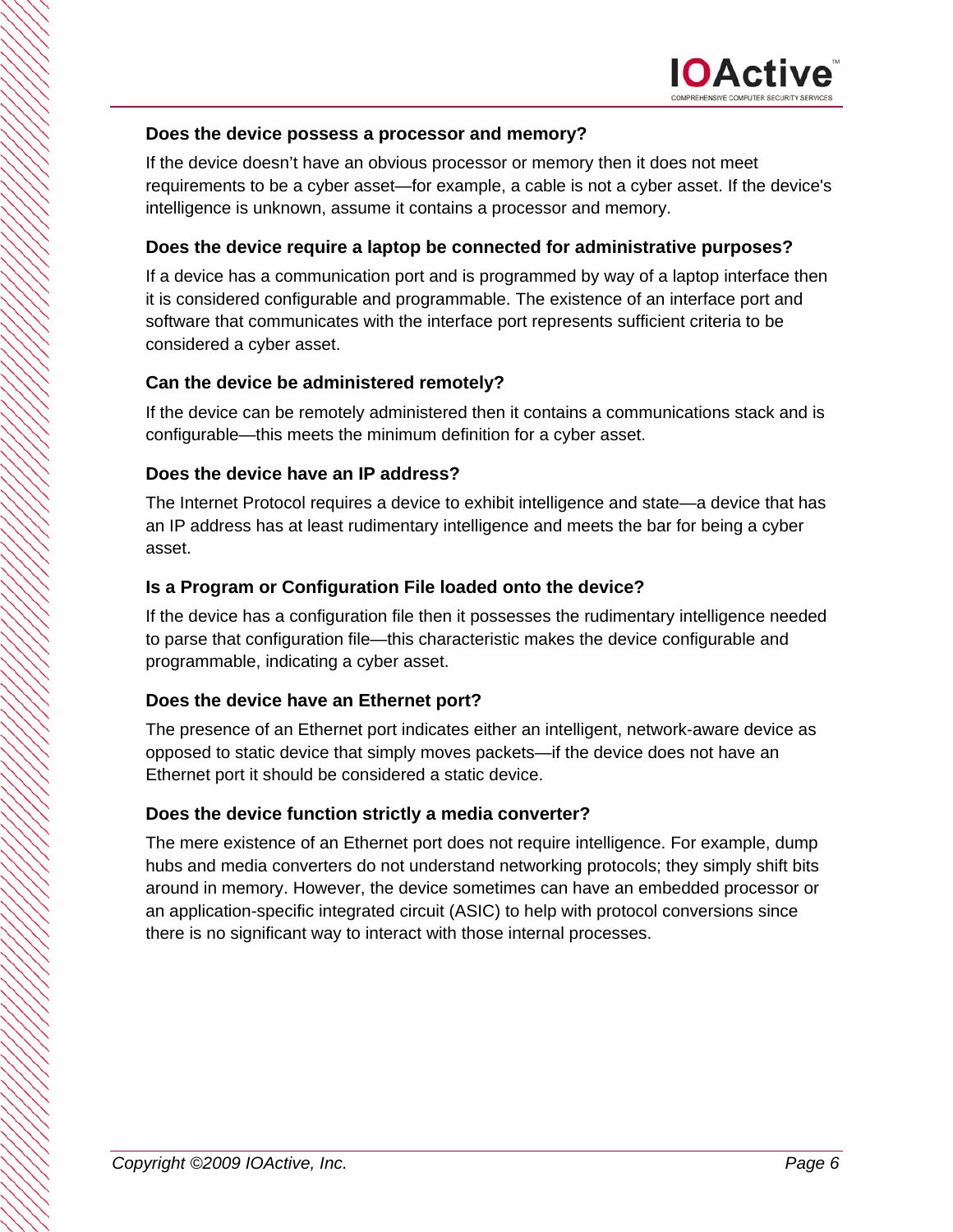# **Step 2: Determining Whether a Device is Essential**

The CIP-002 does not elaborate on what it means to be essential to the operation of a critical cyber asset—this section is designed to provide some clarity on that issue. However, this process is not meant to replace the reasonable judgment of a professional; it is meant to drive the thought process through the necessary steps. Good judgment should always prevail.

At the base and obvious discernment level, if a device helps run the generator it is essential; a printer is not essential. If a device's essentiality is obvious, you may skip this decision process shown in Figure 3.

One thing to bear in mind when ascertaining a device's essentiality is the fact that attackers generally will take control of identical devices simultaneously and in a group. If an attacker is presented with a dozen frontend processors, he is likely to own them first and identify their utility later. Because of this, redundancy should never be a factor when determining whether a device is essential.



*Figure 3: Determining a device's essentiality*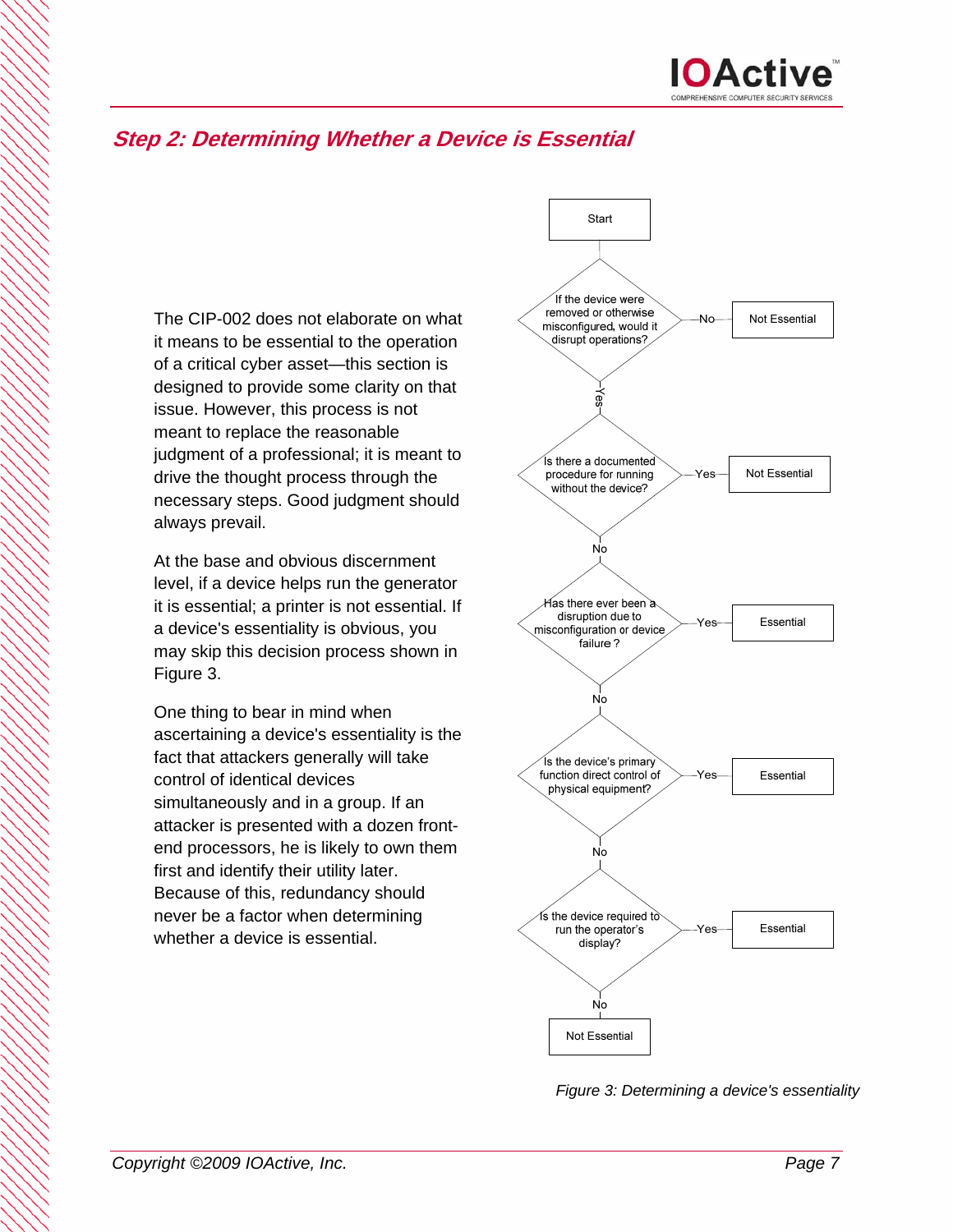#### **Would the device's removal disrupt operations?**

If the device and all its redundant counterparts were to be removed suddenly, would operations cease? If the operational process can continue without the device, then it is not essential. If the process needs to be shut down and then restarted in a different operating mode in order to function without the device then the device might be essential.

#### **Is there a documented procedure for running without the device?**

If there already exists a documented procedure for running without the device, then the device is not essential, indicating that in the case of a disruptive event, the process could be run according to the documented procedure.

#### **Has there ever been an operational disruption due to misconfiguration or failure of the device?**

Some devices are not essential based wholly on their face value; for example, disruptions have been reported around the unavailability of a SCADA system's central database. If there exists a history of the device causing operational disruption then that should be taken as proof that the device is essential.

### **Does the device control equipment directly as part of its primary function?**

While the process may run satisfactorily without a local terminal or application server, any device that controls equipment directly should be considered essential. These devices are among an attacker's principal targets as their inherent function can include sending executable commands to the process; this includes most human-machine interfaces (HMI) and application servers. If a device generates or understands commands, it should be considered essential; if it simply forwards commands then it is not.

### **Is the device required to run the operator's display?**

When an operator loses their view it is considered a failure of the process and any device that is required to maintain an accurate view of the process should be considered essential. For example, an alarm server may not be essential to the process' operation, but alarms are essential for the operator to make informed decisions. Thus, deciding whether a device that supplies an individual metric is essential requires detailed knowledge of the process, and that is more information than can be covered in this document.

## **Step 3: Determining Whether a Device is a Critical Cyber Asset**

After the device is declared essential, one should employ the three tests of CIP-002 R3 to determine whether it is also a critical cyber asset (CCA). If a device passes any of the three tests, it is a CCA and if it fails all three tests it is not a CCA. As quoted in the standard:

*R3.1. The Cyber Asset uses a routable protocol to communicate outside the Electronic Security Perimeter; or,* 

*R3.2. The Cyber Asset uses a routable protocol within a control center; or,*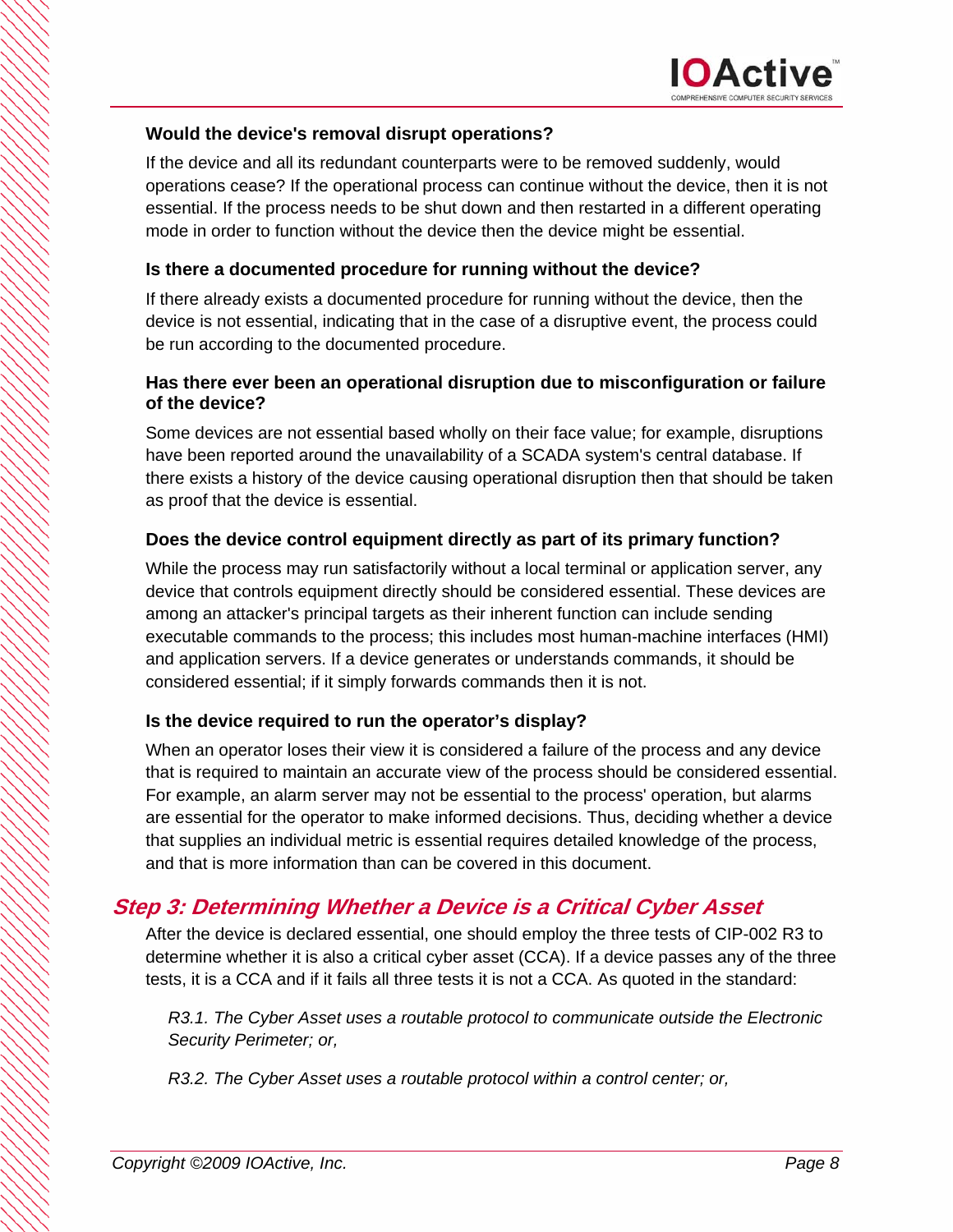### *R3.3. The Cyber Asset is dial-up accessible.*

The section R3.1 test should be ignored at this point—since the ESP has not yet been defined, it is impossible to tell whether a device communicates with a routable protocol outside the perimeter. This test will be revisited in Step 5.

The section R3.2 test contains two parts, the first of which determines whether the protocol is routable; Table 1 displays the status of the more ubiquitous protocols. If a protocol exists that is not represented in the table, an expert should be called in to make a determination regarding its status.

| <b>Protocol</b>   | Routable |
|-------------------|----------|
| <b>TCP/IP</b>     | Yes      |
| Modbus/Serial     | No       |
| <b>DeviceNet</b>  | No       |
| <b>LNG</b>        | No       |
| Ethernet/IP (CIP) | Yes      |
| QNX               | Yes      |
| OSI               | Yes      |
| ICCP (TASE.2)     | Yes      |
| <b>GE SNP</b>     | No       |
| <b>ISO</b>        | Yes      |
| DNP/IP            | Yes      |
| <b>DNP/Serial</b> | No       |

*Table 1: Common protocols and their routable status* 

The second part of R3.2 determines whether the device exists *within a control center*. The definition of a control center has been broadly interpreted and comprises almost any facility that contains control equipment. If the device is essential and uses one of the protocols listed in Table 1, it is a CCA.

The section R3.3 test assesses whether the device is *dial-up accessible*, which provides a narrow margin for interpretation: if the device is associated with a phone number that provides access to it, that device qualifies. Even if the device uses an internal phone system that cannot be reached from outside the network, the device still qualifies. If the modem is physically connected to the device and provides access to other devices, those secondary devices are not considered dial-up accessible. For example, if a modem is attached to a communications processor, the relays that are attached to the processor are not dial-up accessible.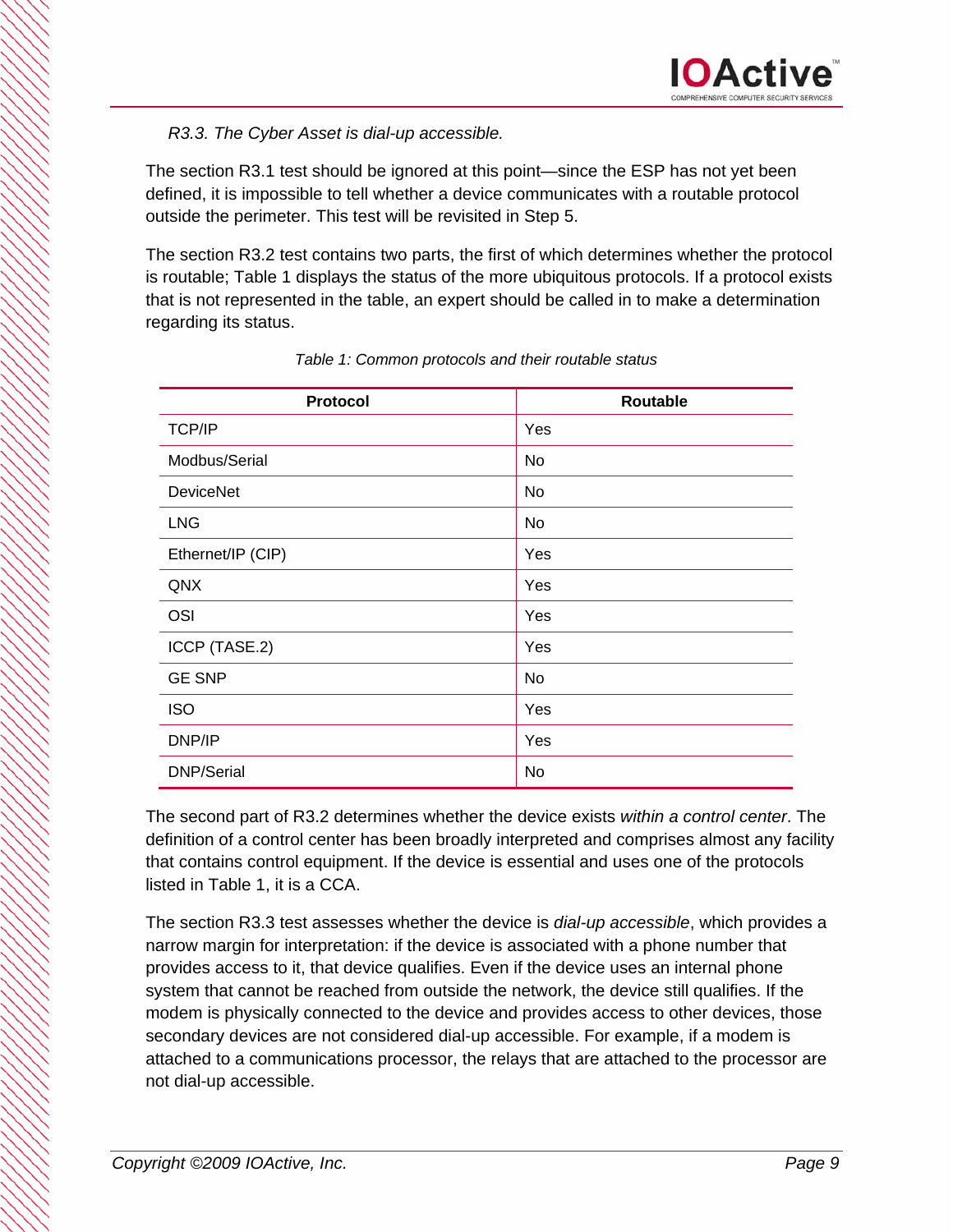

## **Step 4: Determine Whether the Device Should be Inside the ESP as an NCCA**

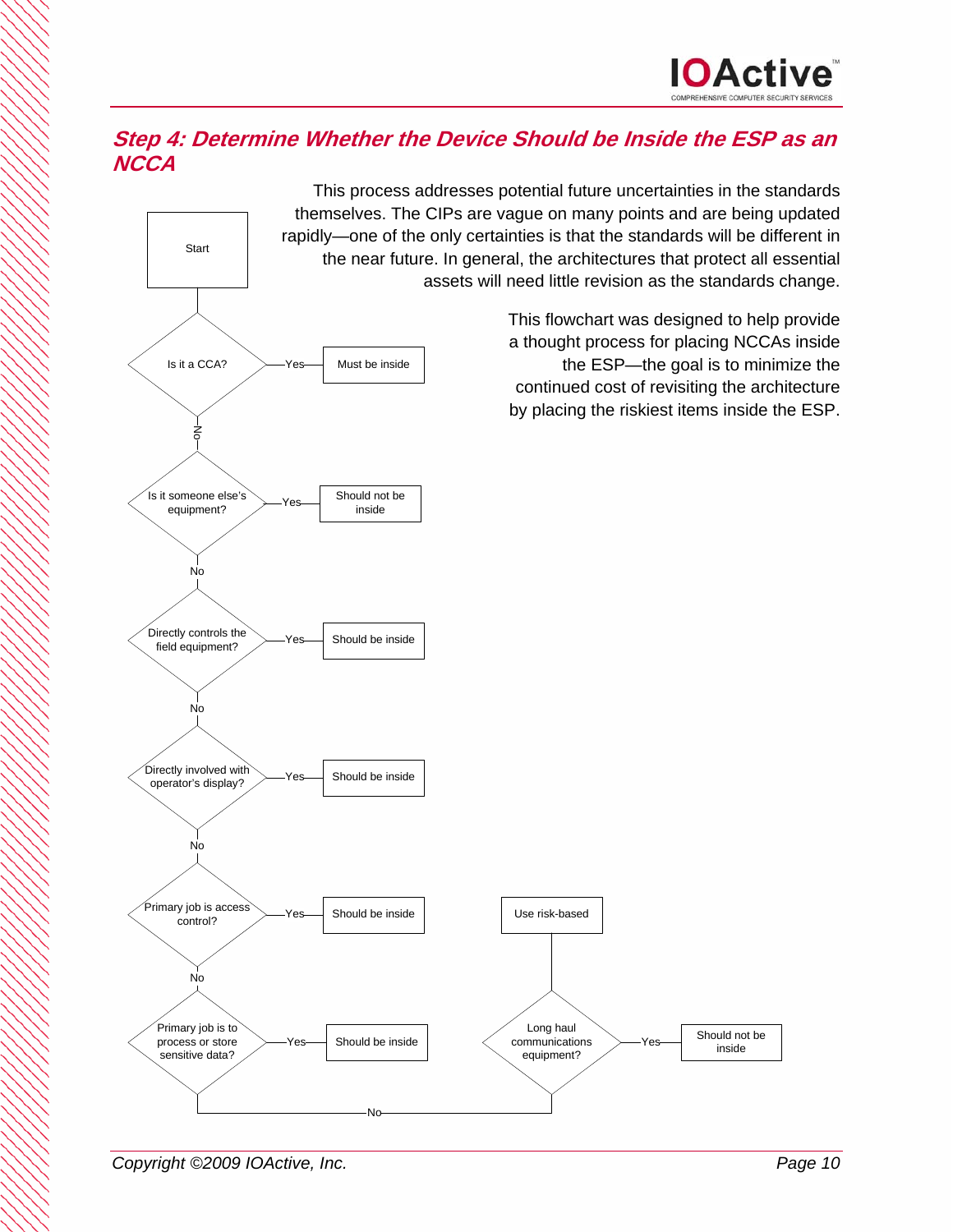### **Is the device a CCA?**

If a device is already designated as a CCA then, per the standard, it must be inside the ESP.

### **Does the device belong to someone else?**

If the equipment is owned, maintained, or administered by a third party then it probably should not be inside the ESP since good security practices dictate you should trust others less than you trust yourself. A good example of a third-party device are the HVAC systems, which are often monitored and maintained by third parties, but shouldn't be trusted on the network. For the most part, if an essential device is owned by a third party it should be placed in a DMZ.

## **Does the device control field equipment directly?**

In general, anything that controls field equipment directly is already a CCA. If, for some reason, it is not designated as such, it should be included inside the ESP. A good example of this device type is equipment that controls a device that is not a CA.

### **Is the device involved directly with the operator's display?**

If a device supplies data to the operator directly, but is not essential to the process, it should be included inside the ESP as an NCCA.

### **Does the device's primary job comprise access control?**

The CIPs designate border access control devices (including firewalls) as access control devices and the ESP starts at the inside interface of the access control device; for example, a firewall is usually the first device outside the ESP. Any device used for access control that are not listed as access control devices under the CIPs should be positioned inside the ESP; Windows Domain Controllers are a good example.

### **Does the device's primary job comprise processing/storing sensitive data?**

The CIPs require each utility to employ a process that protects sensitive data. Any device that processes or stores sensitive data and also is located on the same network as an ESP should be inside the ESP. Placing all of an enterprise's sensitive data-handling devices inside the ESP is understood to be impractical; however, where cost is not a significant barrier the devices should be protected.

## **Is the device considered to be long haul communications equipment?**

If a device primarily is used to transfer data to a remote campus, it should not be inside the ESP. A future CIP standard will address communications equipment.

## **Using Risk to Determine a Device's NCCA Status**

After completion of analysis, if uncertainty exists regarding whether a device should be located within the ESP, a simple risk score can be calculated—more complex risk-based analysis tools are available, but a simple total yields adequate results. Apply the scoring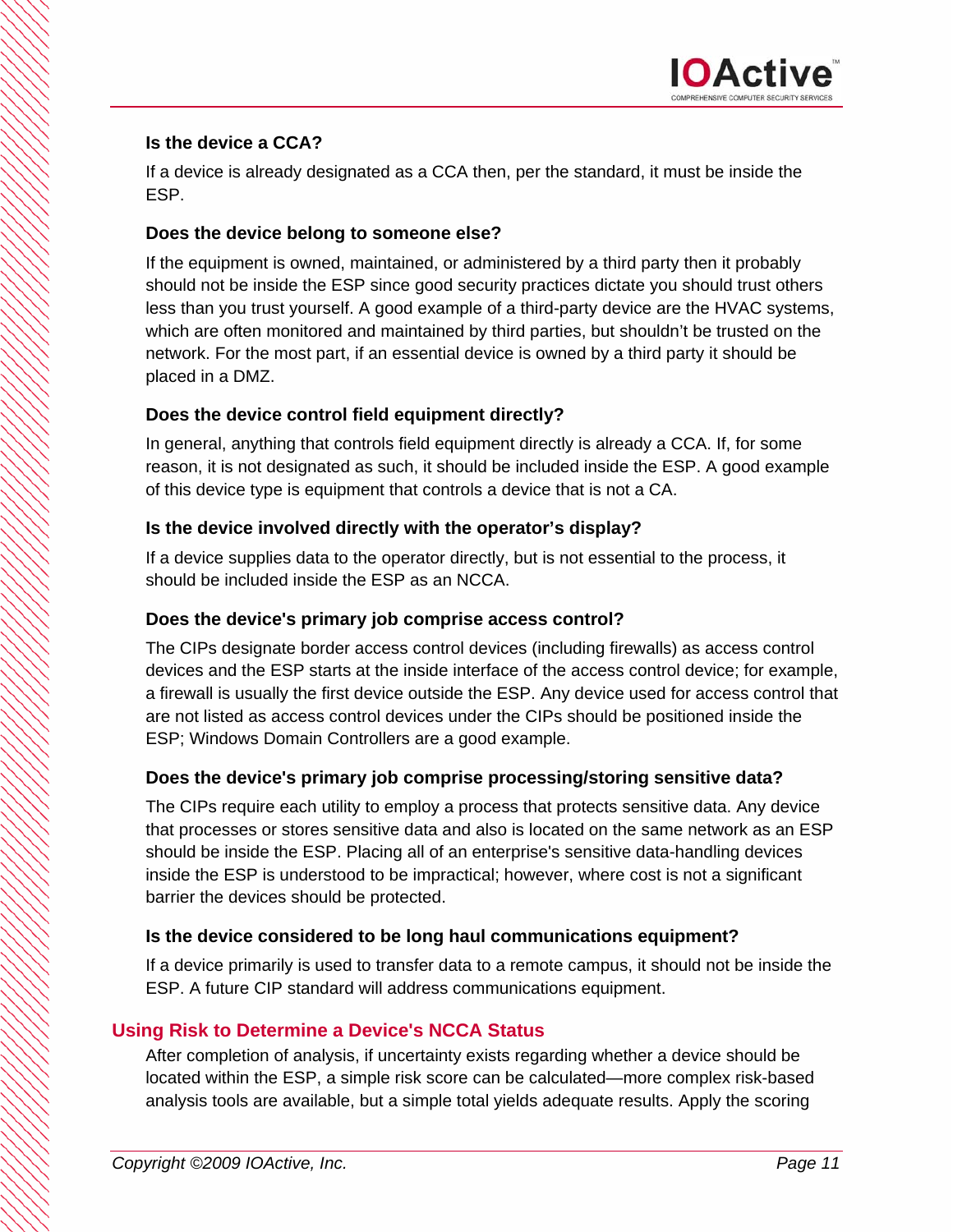mechanism shown in Table 2; if the device's score is above 30, it should be considered a non-critical cyber asset.

| <b>Condition</b>                                                                 | Weight |
|----------------------------------------------------------------------------------|--------|
| Device is commonly available                                                     | $+10$  |
| Protocol used is common or documented                                            | $+5$   |
| Device is designated communications equipment                                    | $+1$   |
| Device is a computer                                                             | $+5$   |
| Device is an embedded system                                                     | $-2$   |
| Data from/to/through the device is used by primary control devices               | $+10$  |
| Devices has suffered known exploits in the past                                  | $+10$  |
| Protocol is custom                                                               | -5     |
| Device is custom                                                                 | $-10$  |
| Device requires significant configuration before deployment                      | $-2$   |
| Device configuration is shared with vendors, consultants, or other third parties | $-2$   |
| Device processes or carries data from outside the ESP                            | -3     |
| Device processes or carries data from outside the Utility                        | $-7$   |
| Vendors or other third parties maintain the device                               | -3     |
| Device is maintained electronically from outside the ESP                         | $-3$   |
| Devices understands TCP/IP for either administration or primary function         | $+3$   |
| Device understands HTTP for either administration or primary function            | $+3$   |
| Device has a documented security assessment from a reputable source              | -5     |
| Device is deployed in a secure manner using a guide from a reputable source      | $-5$   |

# **Step 5: Determine ESPs and Add Additional CCAs**

Once a list of CCAs and NCCAs has been compiled, an ESP can be drawn around them and NCCAs can be removed from the ESP if the cost is prohibitive. In most cases there will be a natural demarcation between networks that works well for defining an ESP.

Only after the ESP is drawn can the CIP-003 R3.1 test be applied—any device that uses a routable protocol through the new ESP becomes a CCA. However, this does not apply to the access control devices at the network's edge since they are covered as access control devices and not as CCAs.